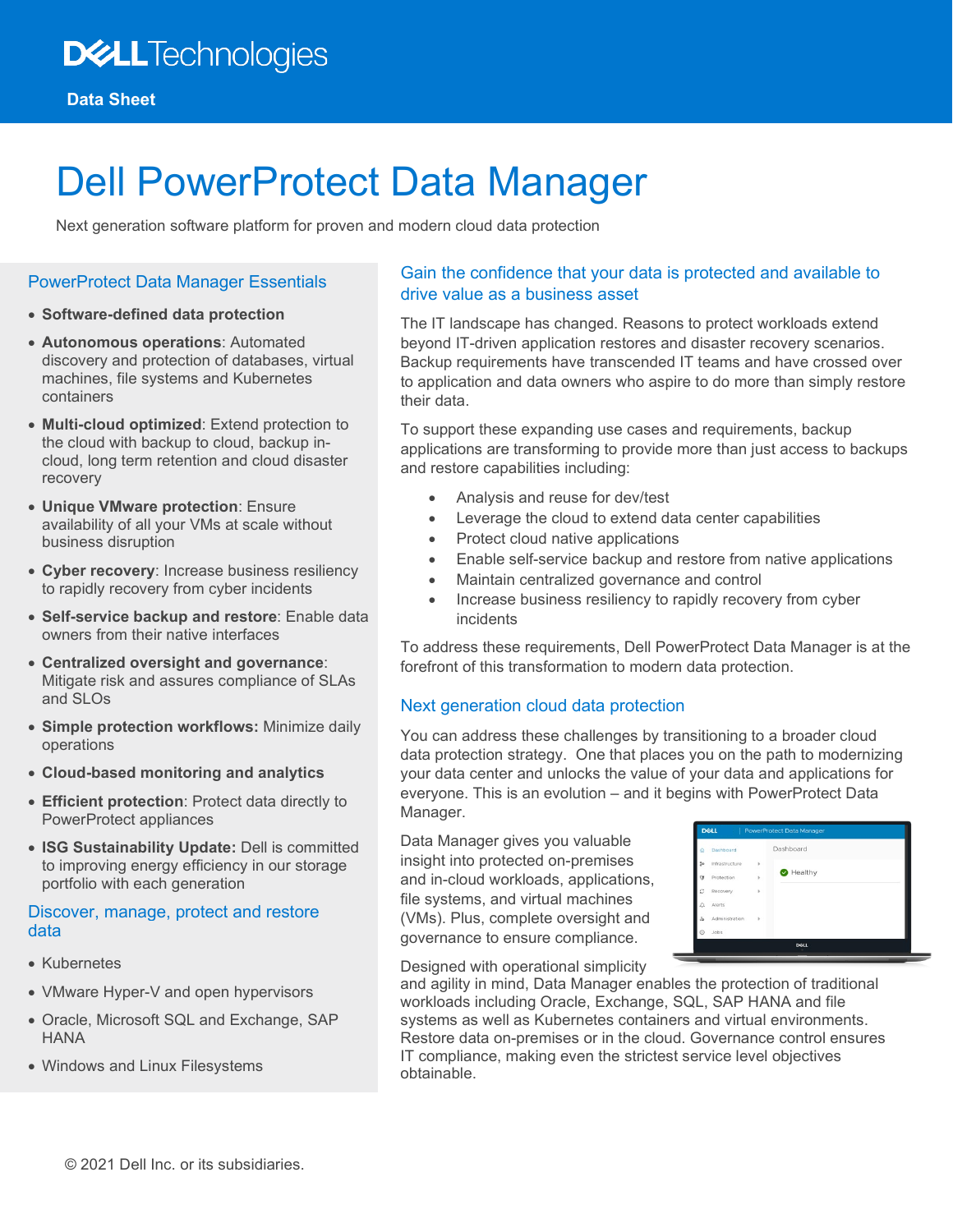

#### Autonomous operations

Automatically discover and protect databases, VMs, file systems and Kubernetes containers, while a common policy engine automates compliance and governance across workloads. You can instantly access protected VM images to support new use cases such as quickly deploying development and test environments. Data Manager integrations make it the only solution to provide native vSphere Storage Policy Based Management integration for VM protection<sup>1</sup>, offering storage and backup admins, as well as VM owners, the ability to choose a storage policy to apply to every VM automatically when it is instantiated.

## Multi-cloud optimized

Leverage the cloud for backup, long-term retention and disaster recovery. Whether you're focusing on private, public or hybrid cloud, you can be confident your data is protected at the level you need.

Data Manager extends protection to the cloud by tiering backups to cloud storage for long-term retention to minimize costs and maximize access to backups without impacting on-premises protection storage resources.

Data Manager protects in-cloud workloads running on AWS, Azure and Google Cloud, as well as enables disaster recovery to the public cloud. Automated orchestration of fail-over, failback and testing simplify production disaster recovery scenarios. Easy to install and deploy from the AWS, Azure and Google Cloud Marketplaces, Data Manager along with PowerProtect DD Virtual Edition deliver a high level of performance and efficiency through deduplication.

Data Manager also brings enterprise data protection for the VMware Tanzu portfolio, both on-premises and in the cloud. With VMware running Kubernetes everywhere, enabling the protection of Tanzu is essential for business operations.

## Protect cloud-native workloads across multiple public clouds

Mission and business-critical applications deployed in public clouds require cloud-native methods to protect their data. Unfortunately, the level of native data protection available in public clouds isn't sufficient, consistent nor designed to reign in sprawl.

Use a single tool to discover, orchestrate and automate the protection of AWS and Azure workloads via powerful tag-based policies and REST APIs. As a SaaS component of Data Manager, PowerProtect Cloud Snapshot Manager protects cloud-native workloads across multiple public clouds. This provides you with global visibility and control and enables you to gain insight into data protection activities across your public cloud infrastructure.

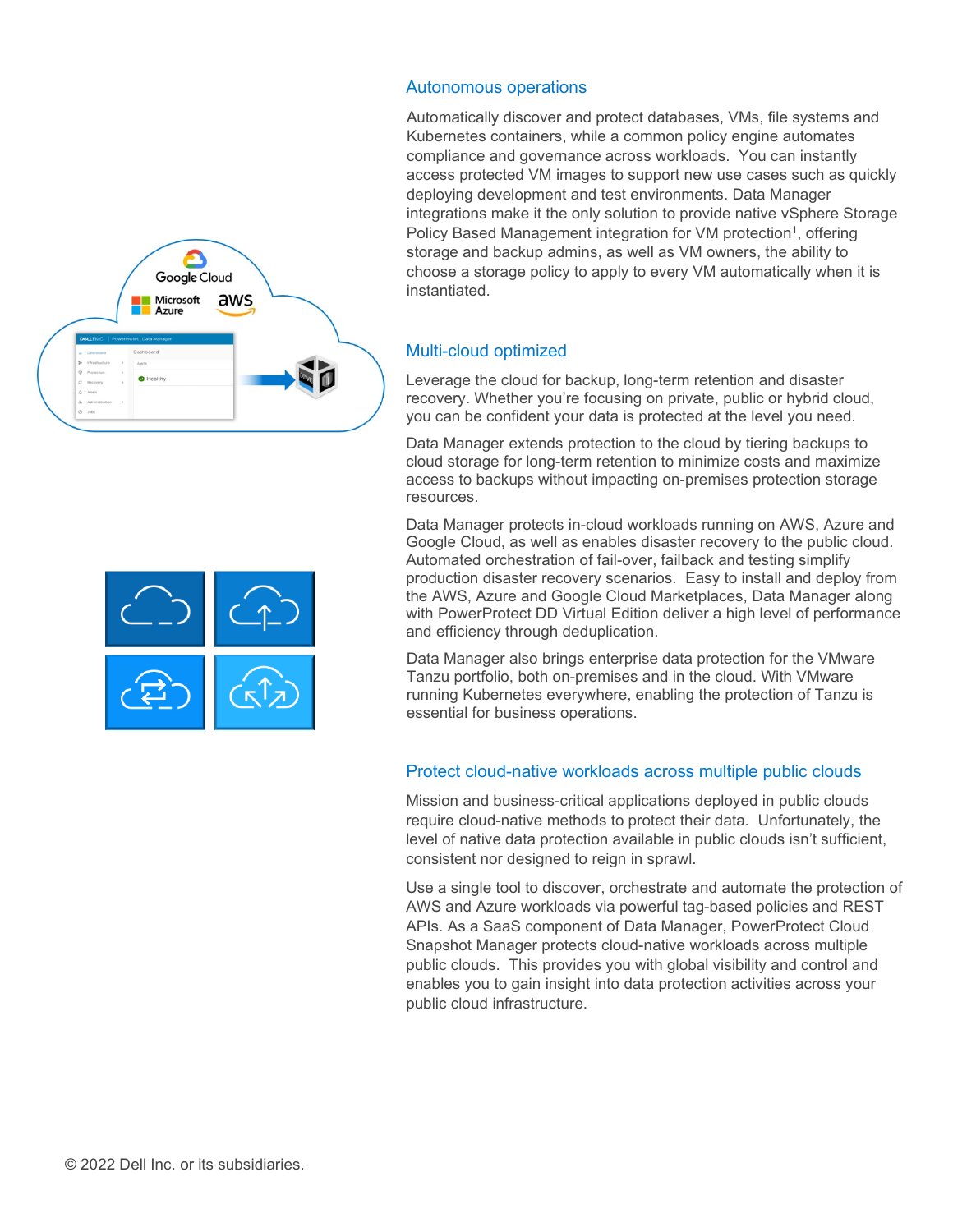



# Change the way you protect VMware VMs with Transparent **Snapshots**

The volume of VMware data continues to grow and protecting that data at scale will only become more challenging. While alternate approaches have attempted to overcome the issues of VM latency and business disruption, all are fraught with undesirable compromises around latency, cost, scalability, performance and complexity. Transparent Snapshots enables you to protect your VMware environments more effectively while overcoming these challenges.

Transparent Snapshots simplifies and automates VM image-level protection and backs up virtual machines without the need to pause them during the backup process. The result is significantly reduced impact to business operations, especially on large, high-change-rate VMs. The simplified backup process also reduces infrastructure costs by removing the reliance on proxies for data movement.

Transparent Snapshots delivers up to 6x faster restores<sup>2</sup>, up to 5x faster backups<sup>3</sup> and up to 5x reduction in VM latency<sup>4</sup>, effectively and efficiently backing up your VMs via a process that requires fewer steps. The result is less impact to your entire VMware environment, ensuring availability of all your VMs without business disruption.

# Increase business resiliency with cyber recovery capabilities

Protecting your business starts with protecting your data. To reduce business risk caused by cyber attacks and to create a more cyber resilient approach to data protection, you can modernize and automate your recovery and business continuity strategies and leverage the latest intelligent tools to detect and defend against cyber threats.

As part of Data Manager, PowerProtect Cyber Recovery provides proven, modern and intelligent protection to isolate critical data, identify suspicious activity and accelerate data recovery allowing you to quickly resume normal business operations.

# Self-service for data owners combined with central IT governance

Extend data protection for expanding use cases while maintaining control by empowering data and application owners to perform selfservice backup and restore operations from native applications directly to Dell PowerProtect appliances. At the same time, Data Manager provides IT with the necessary oversight and governance to ensure compliance.

Data owners and administrators are also empowered with cloud-based monitoring and analytics through Dell CloudIQ. Cloud IQ provides telemetry, machine learning and predictive analytics to proactively take action and speed time to resolution.